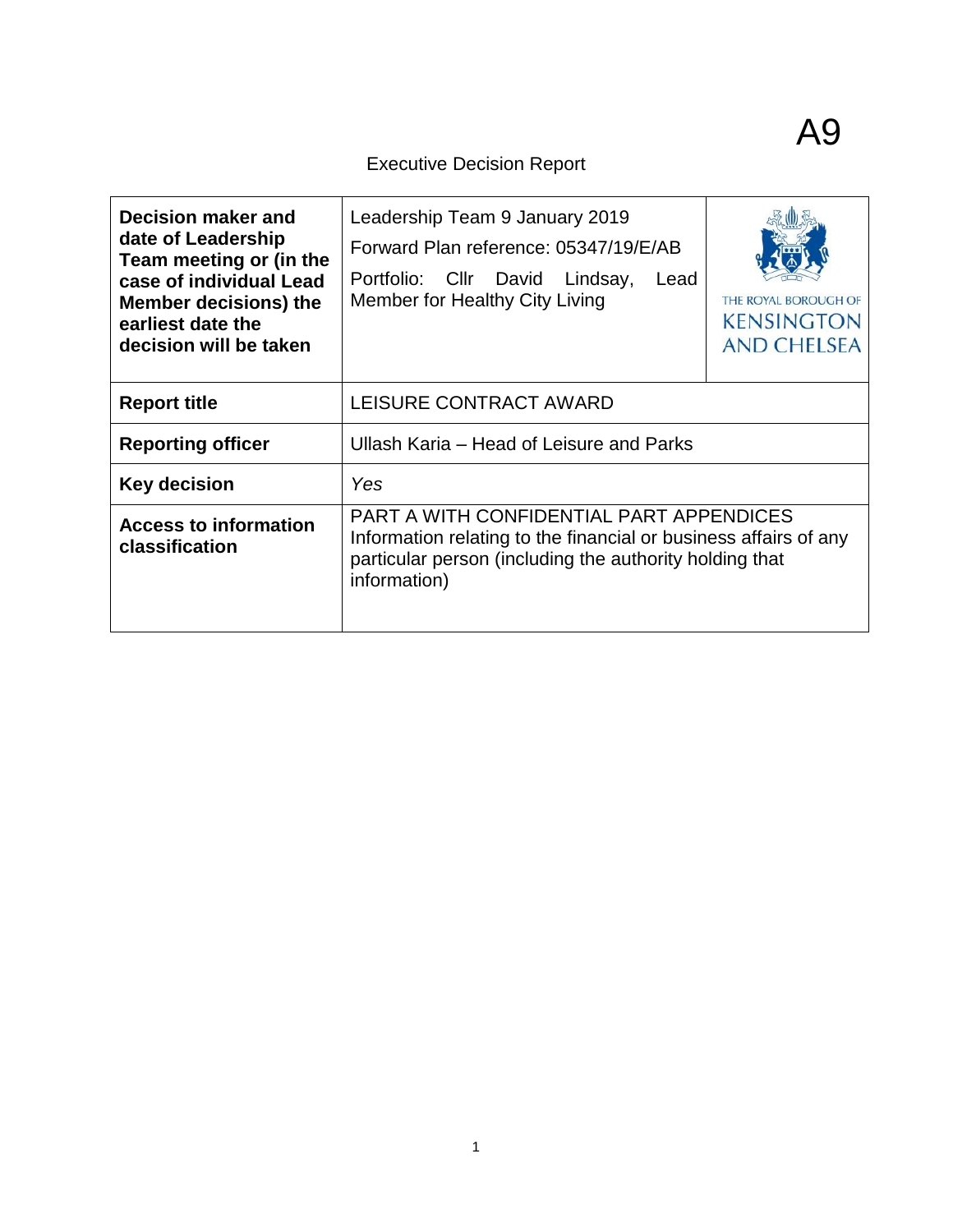# **1. EXECUTIVE SUMMARY**

- 1.1. This report seeks permission to award a new contract for the management of the council's leisure and sports centre facilities. The current leisure contract expires at the end of March 2019. A new contract is therefore required to ensure the ongoing provision of this important service.
- 1.2. The leisure contract provides for the day to day management and operation of the borough's two leisure centres, Kensington Leisure Centre and Chelsea Sports Centre. It also delivers the activities of the council's sports development programme. The activities delivered through the contract make a positive contribution to a variety of Council and community outcomes. This includes children and young people's access via multiple school and community learn to swim programmes, classes for Secondary School pupils, and the provision of a venue for numerous junior community sports clubs supporting athletes as well as activities for older residents.
- 1.3. Officers have tested the market through competitive procedure and have secured an enhanced contract offer for the approval of the Leadership Team.
- 1.4. Final tenders were supported by fully priced technical submissions. Robust evaluation was undertaken by officers and an independent specialist leisure consultant, with 50% of the marks awarded for commercial and 50% for technical criteria. The details of the evaluation are in Part B of this report.

# **2. RECOMMENDATIONS**

2.1. We recommend that the Leadership Team approve the award of this new contract to the winning tenderer, noted as supplier A in this report, and named in the confidential Part B report who scored best in the evaluation. This award will bring a substantial increase in income to the council over the initial 10-year duration of the contract with the option to extend for up to a further 5 years. Details of the financial elements and benefits are included in Part B of this report.

# **3. REASONS FOR DECISION**

- 3.1. To comply with the requirements contained within Contract Standing Orders. A key decision is required for the award of contracts of this value.
- 3.2. The new contract will not only realise significant savings for the Council in the longer term, to ensure that current and future Medium Term Financial Planning commitments can be delivered, but also ensure that investment in wider sports development can be maintained.
- 3.3. As part of the process, a number of improvements have been secured which include: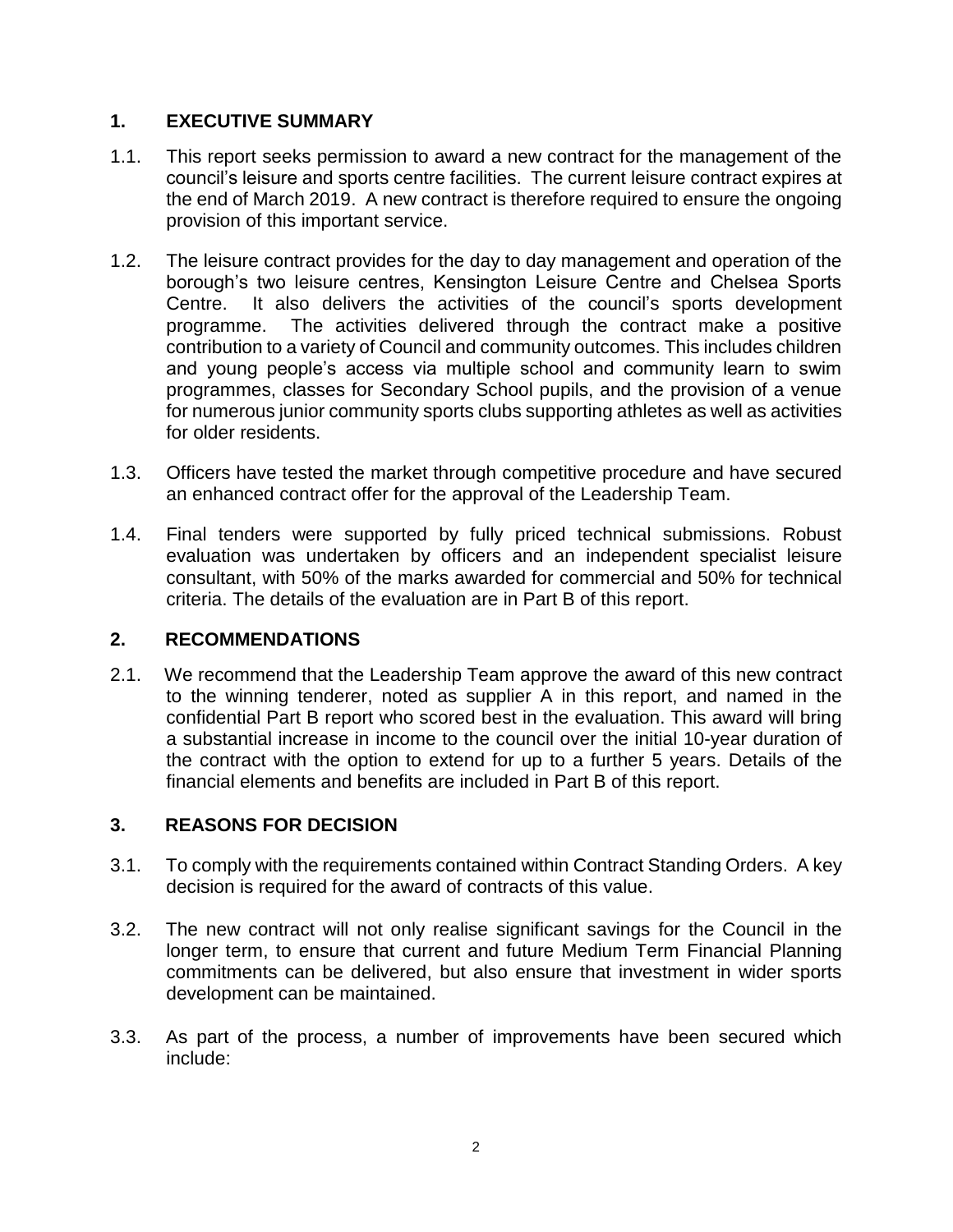- a) Substantial investment in improvements to both facilities and new equipment in both centres.
- b) Capital investment costs written down over the duration of the contract, for new and lifecycle replacements.
- c) Support for outreach and engagement for the Council's objective to improve health and wellbeing by increased physical activity
- d) Comprehensive sports development programmes covering a wide range of sports and activities, above and beyond key commercial areas
- e) Improved sport and physical activities and targeted Sports Club programme
- f) Exercise referral as part of the base specification for the service
- g) New financial support for targeted groups
- h) Improved marketing and communications activities
- i) Improved opportunities to promote local employment including new apprenticeships
- 3.4. The new contract will deliver a number of key improvements and will be a key driver in delivering the Council's Community Sport and Physical Activity Strategy. Some of these improvements are listed in confidential Part B of this report in section 5.

# **4. BACKGROUND**

- 4.1. The existing leisure contract expires at the end of March 2019. It is held by Greenwich Leisure Limited (GLL) and covers the day to day management and operation of the borough's two leisure centres, Kensington Leisure Centre and Chelsea Sports Centre, as well as delivery of the council's sports development programme.
- 4.2. The current operator has demonstrated a model of operating a council leisure centre without the need for public subsidy. Overall, attendance numbers have increased steadily during the life of the contract and the net cost of providing the service to each resident has decreased as the current management fee paid to the Council by the contractor has increased.
- 4.3. Although the cost of maintaining and running swimming pools is a costly business, the operator is able to counter this and generate an overall profit through large income lines such as; fitness memberships, aerobics classes, swimming lessons, health suite, spa, sports hall bookings, birthday parties, and cafeteria.
- **4.4. Financial Performance**. An assessment of the financial performance of the current contract and benefits of the new are contained in Part B of this report.
- 4.5. The leisure operator market is well developed and mature. There are a small number of well-established potential suppliers. Most are relatively large organisations with expansive national portfolios. During December 2017 officers undertook an extensive soft market testing exercise.
- 4.6. Some of the key findings from the market testing exercise were: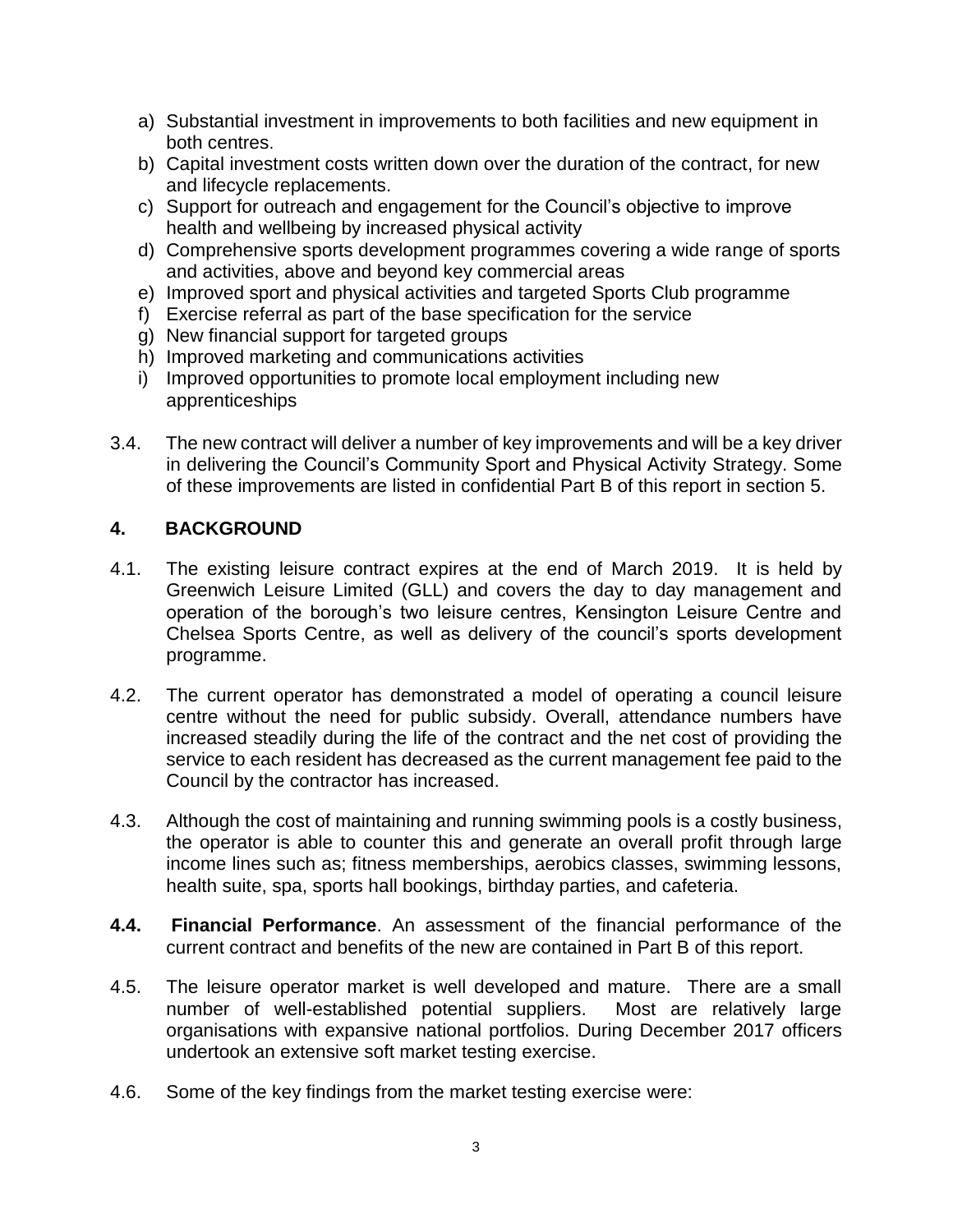- 4.6.1. Contract Length for traditional operational concession contracts such as this a contract length of 10 years with an option to extend for a further 5 years is widely accepted as suitable and attractive to bidders.
- 4.6.2. Packaging The general view was that a single contract and fewer lots are simpler and more efficient to manage. A larger package also leads to a more joined up membership approach, sharing of good practice and experience, and access to a wider range of facilities for customers.
- 4.6.3. Pricing The overall total price for the contract should be broken down into prices for each individual facility. An open book arrangement can work in favour of both parties.
- 4.6.4. Social Value Due to the nature of the business the management of the centres in our portfolio will provide for hundreds of jobs locally. Additionally, a larger contract package means greater flexibility and employment development / career opportunities for staff as there is a larger organisational structure in place.
- 4.6.5. Mobilisation and TUPE Ideally the mobilisation period of 2-3 months would be allowed. If the information provided for handover, particularly condition surveys, membership information, and TUPE information is correct and comprehensive then this process can be accelerated.

## **5. PROPOSAL AND ISSUES**

- 5.1. The council is committed to making our leisure facilities and spaces better for everyone. We want to empower local communities to achieve better quality of life. Our aim is to increase participation in leisure and sporting activities to improve health and social wellbeing through the promotion, provision and delivery of quality facilities and services.
- 5.2. Provision of quality leisure and fitness facilities at affordable prices is key to encouraging people to lead an active lifestyle, which in turn contributes to improved health and happiness. Throughout the life of the new contract the council will ensure local economic and community benefits are maximised. There is much more to your local leisure centre than a swim or a session in the gym and sport can have a positive influence in our community. Our ambition is to work in partnership with our preferred leisure operator to set the benchmark for sporting and social inclusion and we aim to do this through:
	- a. Providing a wide range of sporting opportunities for local communities by delivering inspirational programmes, campaigns and events, in all of our facilities
	- b. Creating a healthier, more active community working with our partners to develop programmes for health, crime diversion, children and young people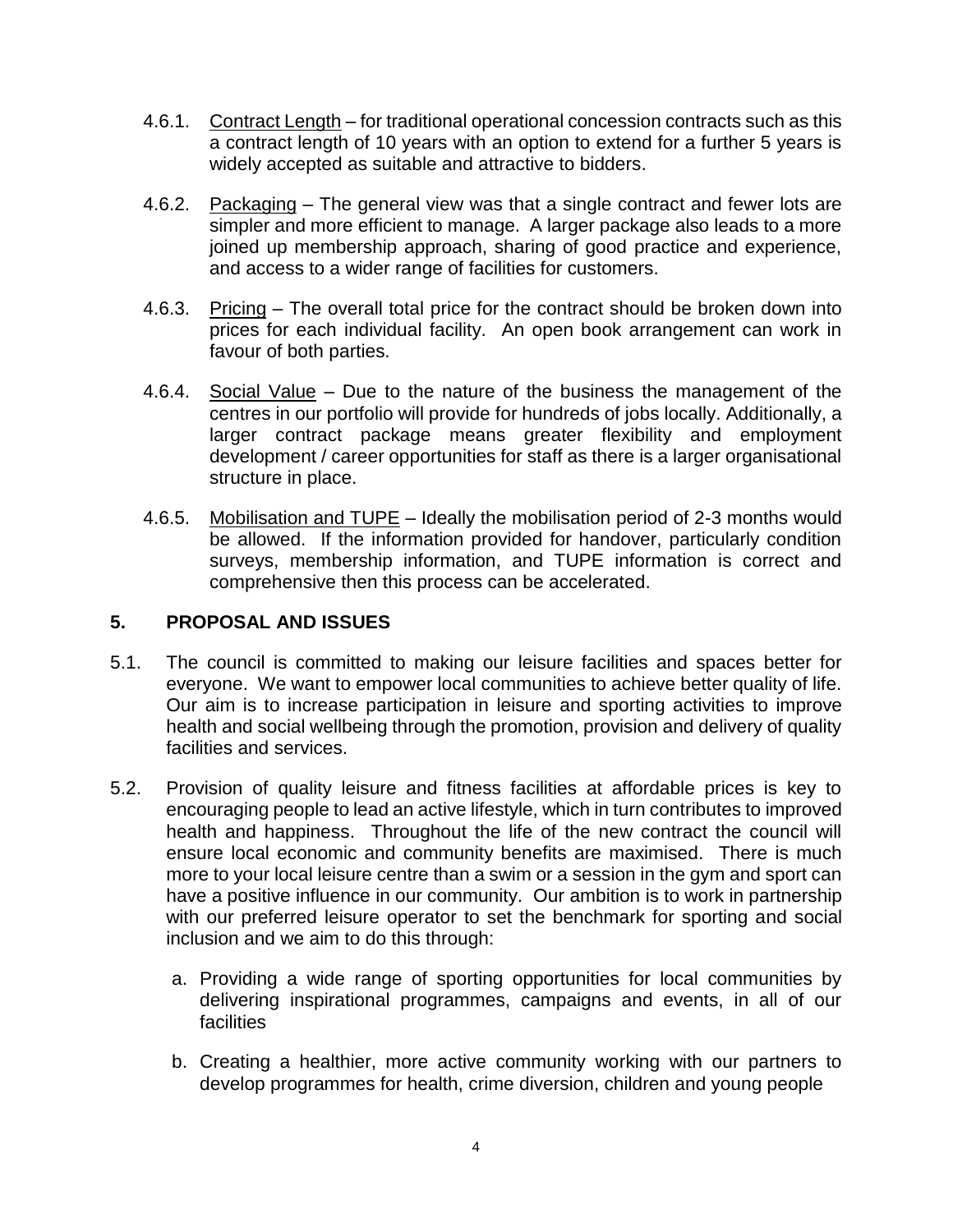- c. Improving services for those with disabilities by promoting inclusive fitness and sporting opportunities.
- d. Increased inclusive and accessible programmes designed to accommodate both diverse and disadvantaged groups in our local community.
- e. Extending opportunities for families to be active together across the community.
- f. Reducing the barriers that lead to inactivity and social isolation.
- g. Continued investment in our facilities to keep them modern and relevant for in a changing environment.
- h. Recruiting local people for local jobs and being an employer of choice.
- i. Developing people to ensure career development through the organisation.
- 5.3. We propose entering into a single sovereign contract to commence on 1 April 2019. This contract will provide for the management of Kensington Leisure Centre and Chelsea Sports Centre, and will continue to incorporate the borough's Sports Development activities. In line with established best practice and the results of the soft market testing exercise, the new arrangements are a 10-year contract with the option to extend for up to a further 5 years. Suitable break and change clauses will be considered for inclusion.
- 5.4. The Sport England standard form of contract will be used as this is widely recognised and approved throughout the market and makes clear provision for any required change and break clauses.
- 5.5. The services specification sets out the performance standards that the contractor shall meet in the delivery of the services during the contract period. It details the requirements that the contractor shall meet for the ongoing operation of the Facilities, associated buildings, grounds, pitches, courts and any other leisure amenities as specified within the schedule throughout the contract period. **A copy of the new specification, a very large document, is available upon request.**
- 5.6. The Competitive Procedure with Negotiation (CPN) is the most appropriate procurement procedure and the standard approach for this type of contract in the Leisure market. The salient features are:
	- The procurement is complex and requires negotiation justifying the use of **CPN**
	- We can specify to a very large extent what we want the contractor to do and the price mechanism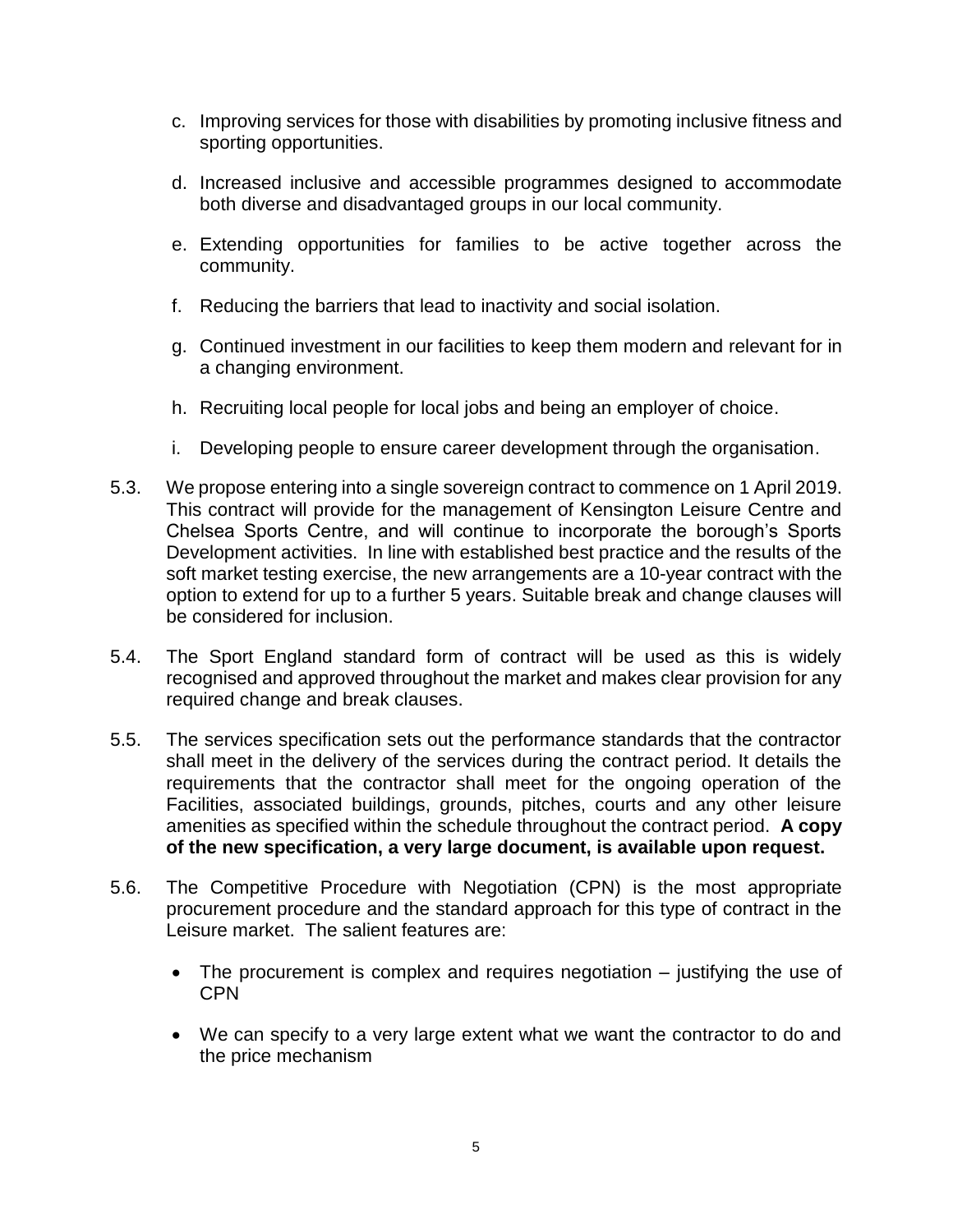- The procedure permits the use of suitability selection criteria so weak bidders can be excluded at any early stage
- Initial tenders form the basis of negotiations to improve the offer
- By applying the award criteria, we can reduce the number of offers
- When we feel it appropriate, we call for final tenders which will be the ones upon which the award decision is made.
- 5.7. **Tender Evaluation**. The award of the Contract was based upon the most economically advantageous tender evaluated using the methodology below:
- 5.8. Following the initial qualification stage, the high level evaluation criteria weightings for the Initial Tender stage and Final Tender stage are detailed within table one below.

| <b>TABLE ONE</b>                                         |                                                                  |                                                             |  |
|----------------------------------------------------------|------------------------------------------------------------------|-------------------------------------------------------------|--|
| <b>Evaluation Criteria</b><br>- Level<br><b>Criteria</b> | <b>Initial Tender</b><br><b>Evaluation Criteria</b><br>Weighting | <b>Final Tender Evaluation</b><br><b>Criteria Weighting</b> |  |
| Commercial                                               | 50%                                                              | 50%                                                         |  |
| Quality                                                  | 50%                                                              | 50%                                                         |  |
| <b>Total</b>                                             | 100%                                                             | 100%                                                        |  |

The detailed evaluation criteria for the final stages are set out below.

5.9. QUALITY (50% of overall score). Quality scores were assessed on the basis of a Tenderer's written submissions to the award criteria set out below in Table Two.

| <b>Criteria</b>   | <b>Quality Sub-Criteria</b>   | <b>Sub</b> |
|-------------------|-------------------------------|------------|
| heading           | Ref No.                       | Weighting  |
| <b>Commercial</b> | 1 – Innovation and Investment | 20%        |
| <b>Theme</b>      | $(30\%)$                      | 10%        |
|                   | 2. Vision and Strategy (10%)  | 5%         |
|                   |                               | 5%         |
| <b>Technical</b>  | 3 - Community Development     | 5%         |
| Theme             | (15%)                         | 5%         |
|                   |                               | 5%         |
|                   | 4 – Pricing Policy (10%)      | 10%        |
|                   | 5 - Continuous Improvement    | 3%         |
|                   | (10%)                         | 4%         |
|                   |                               | 3%         |
|                   | 6-Service Quality (10%)       | 2.5%       |
|                   |                               | 2.5%       |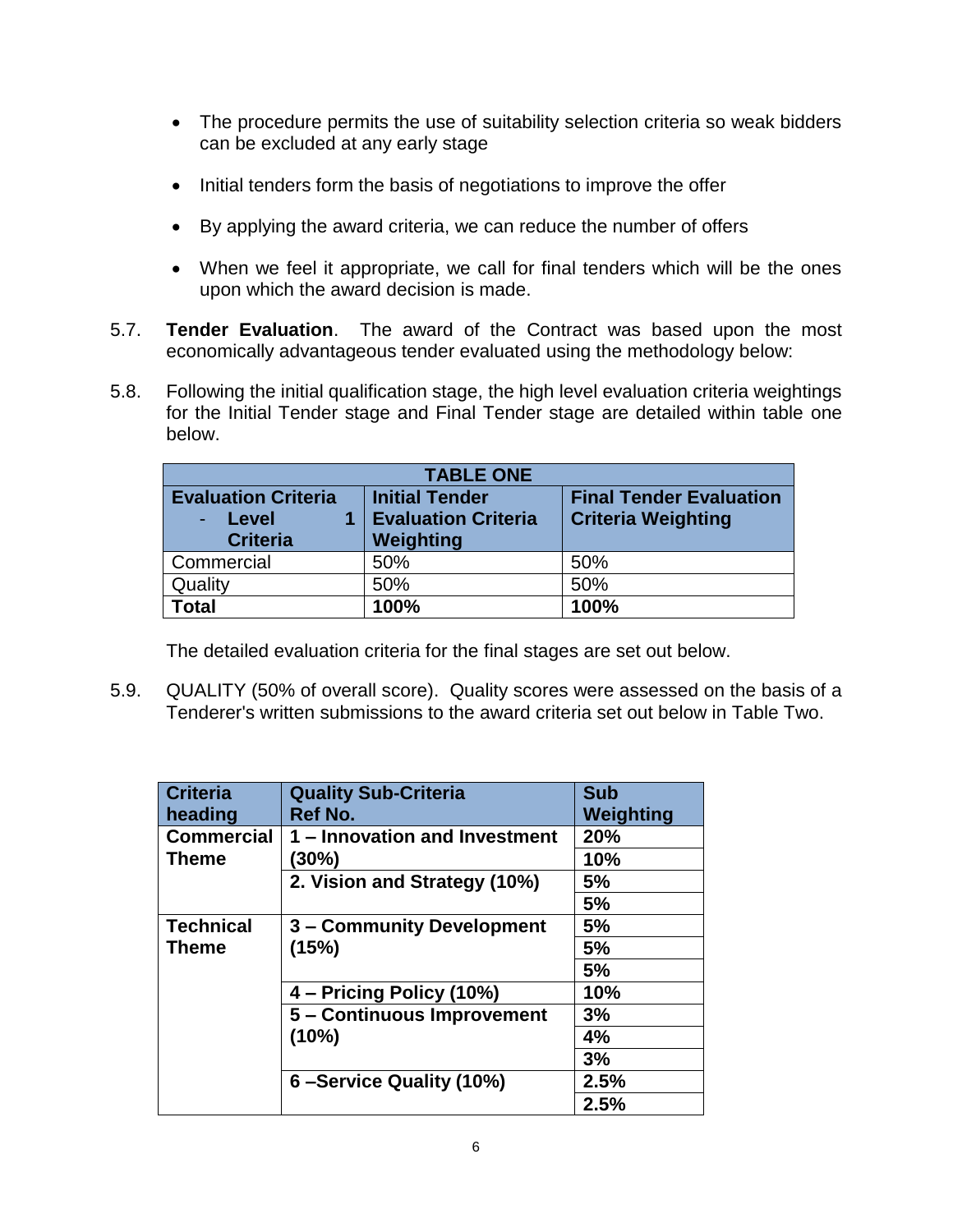| <b>Criteria</b><br>heading | <b>Quality Sub-Criteria</b><br>Ref No.    | <b>Sub</b><br>Weighting |
|----------------------------|-------------------------------------------|-------------------------|
|                            |                                           | 5%                      |
|                            | 7-Marketing and Promotion                 | 3%                      |
|                            | (5%)                                      | 2%                      |
|                            | 8 - Environmental                         | 2.5%                    |
|                            | Improvement (5%)                          | 2.5%                    |
|                            |                                           |                         |
|                            | <b>Contract Mobilisation</b><br>9<br>'5%) | 5%                      |

5.10. PRICE (50% of overall score). The overall pricing score was further broken down into the following sub-criteria:

| <b>TABLE THREE</b>                                 |           |  |  |
|----------------------------------------------------|-----------|--|--|
| <b>Commercial (50% of overall score)</b>           | Weighting |  |  |
| Payment including benefit of capital<br>investment | 60%       |  |  |
| Viability of the Business Plan                     | 10%       |  |  |
| Added value investment proposals                   | 10%       |  |  |
| Other legal and commercial proposals               | 10%       |  |  |
| Profit/surplus share proposals                     | 10%       |  |  |
| Total                                              | 100%      |  |  |

## **5.11. Evaluation Summary**

The tender assessment panel carried out independently an assessment of the quality and price scoring. Combining the two independent assessments provides the following results and highest scoring contractor for each tender. Details of the three tender stages are included below;

#### **Invitation to submit initial tender (ISIT)**

| <b>Tenderer</b> | Quality<br><b>Score</b> | <b>Price</b><br><b>Score</b> | <b>Overall Score</b> |
|-----------------|-------------------------|------------------------------|----------------------|
| Supplier A      | 40.80                   | 45.00                        | 85.80                |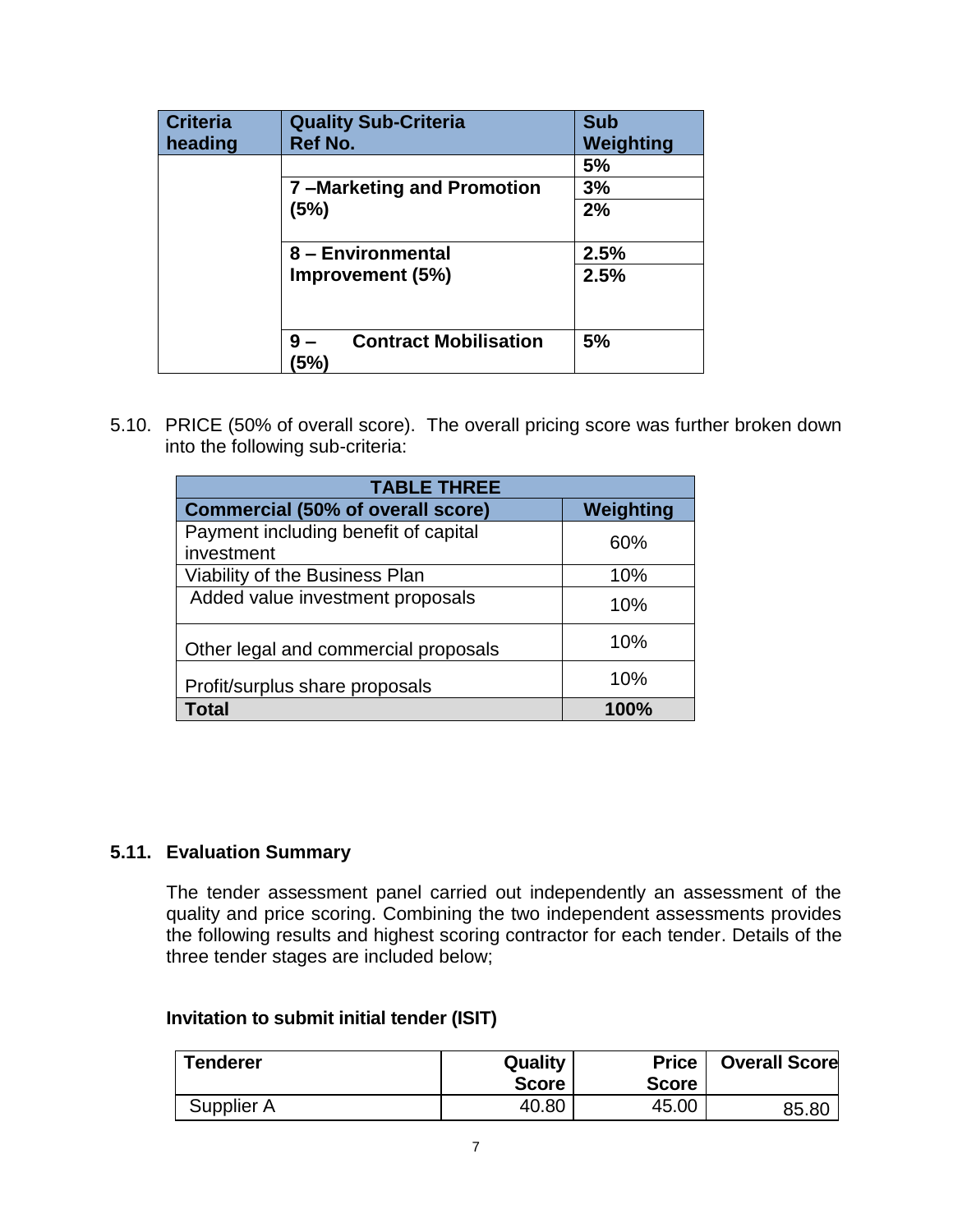| $\sim$ $\sim$ $\sim$<br>``<br>$-1$                  |     |    |  |
|-----------------------------------------------------|-----|----|--|
| ັບເ<br>טט.טע<br>ושוו<br>. .<br>• ~<br>. .<br>.<br>- | .3F | ≀∕ |  |

#### **Invitation to submit final tender (ISFT)**

| <b>Tenderer</b> | Quality<br><b>Score</b> | <b>Price</b><br><b>Score</b> | <b>Overall Score</b> |
|-----------------|-------------------------|------------------------------|----------------------|
| Supplier A      | 43.80                   | 41.59                        | 85.39                |
| Supplier B      | 36.95                   | 43.00                        | 79.95                |

- 5.12. **Evaluation Details**. A full detailed assessment and evaluation report of the tender returns is included in a confidential appendix to this document.
- 5.13. **Contract Management**. Following the award of the contract the Leisure Services Management team will manage the contract. The team will monitor the contract performance against set KPIs in accordance with the requirements set out in the new contract.
- 5.14. **Monitoring and Reporting.** The contractor will report on its performance in the delivery of the services in accordance with the specification and against the performance standards. In addition, the Council will undertake its own performance monitoring of the services to ensure compliance in accordance with this contract.
- 5.15. **Tender Evaluation.** Due to commercial sensitivity, a full evaluation of received tenders, including technical and commercial elements can be found in Part B of this report.

#### **6. OPTIONS AND ANALYSIS**

- 6.1. **Option 1 - Do nothing.** The council could in theory opt to let the contracts expire and close the council run public facilities.
	- *Advantages.* Some marginal internal savings of contract manager and maintenance costs.
	- *Disadvantages*. There would be a significant loss to the council's leisure and fitness with a detrimental impact on users and residents. There would also be human resource issues to resolve including redundancy costs.
	- *Recommendation*. Officers do not recommend this option.
- 6.2. **Option 2 - Manage the facilities in-house.** The council could opt to bring the management of the facilities in-house and run the centres without a contracted external operator.
	- *Advantages.* Full internal control of the service operations.
	- *Disadvantages.* The council does not currently retain the management expertise required for running such facilities internally so a new management team would need to be employed. The operational staff would also need to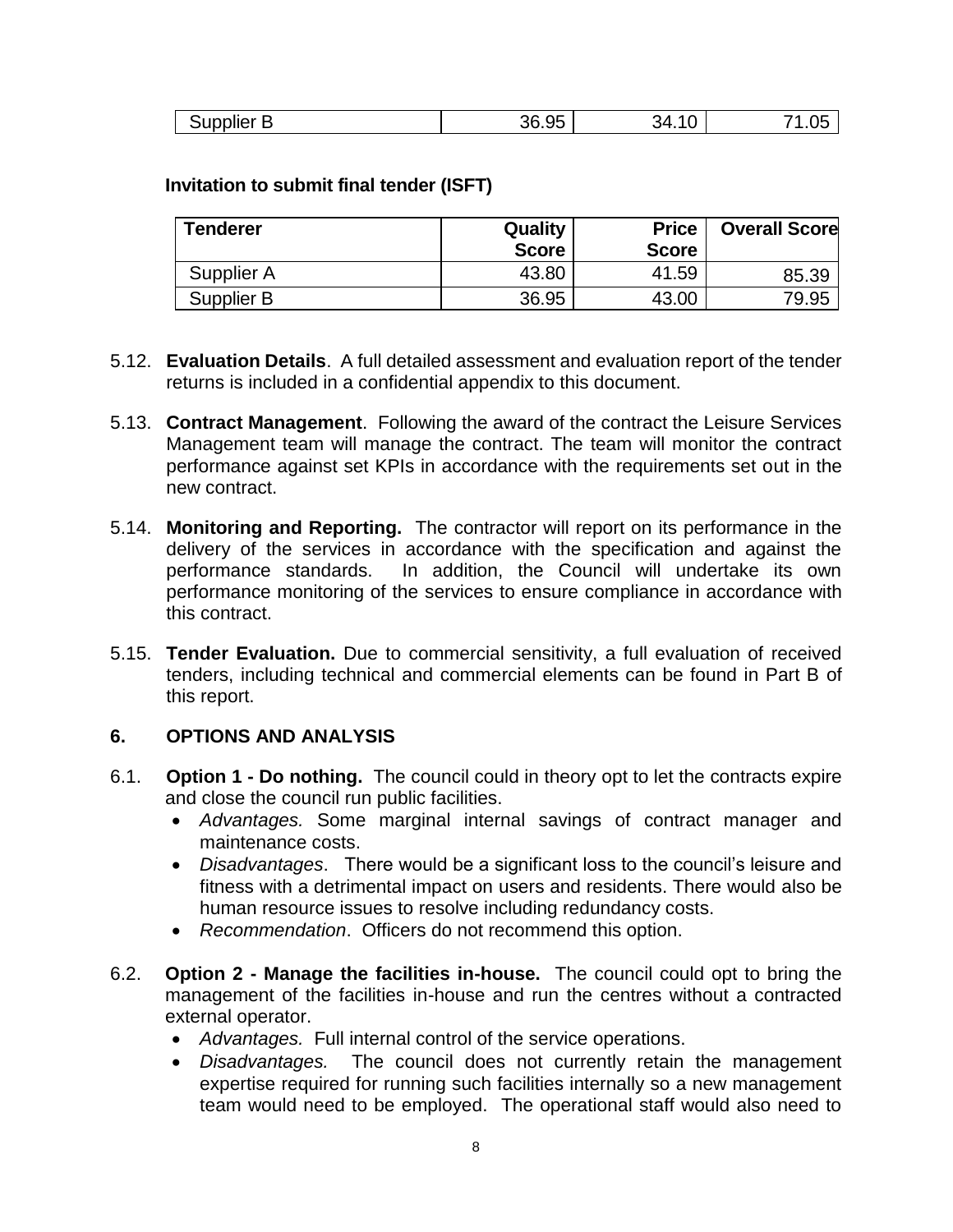employed by the council via TUPE arrangements. This option would certainly increase the cost of running the centres for the council as we would miss out on the management and supply chain economies of scale delivered by contracting an established provider with a large portfolio, it would also mean that that risk and liability of centre operations sit with the council.

- *Recommendation.* Officers do not recommend this option.
- 6.3. **Option 3 – Enter into a new management contract.** Approach the market to tender for a new centre management contract
	- *Advantages.* This will allow the council to manage the majority of the portfolio under a single contract. This is the simplest, most efficient, and most effective option. It minimises the workload for the contract management team as there is one point of contact and shared messages and practices through the contract. It also maximises the specialist expertise, resource, and supply chain efficiency gained.
	- *Disadvantages.* None that can be identified.
	- *Recommendation.* **This is our recommended option**.

# **7. CONSULTATION AND COMMUNITY ENGAGEMENT**

- 7.1. There are a range of stakeholders involved in the commissioning of leisure management services. Stakeholder engagement with key market suppliers was undertaken through a soft market testing exercise in December 2017. The feedback gained from the stakeholder engagement event will ensure that the new service specification meets the needs of service users to a greater degree than at present.
- 7.2. RBKC CSPAN is a strategic partnership committed to the development and improvement of sport and physical activity borough wide. CSPAN is one of 33 Community Sport and Physical Activity Networks in London. We will continue to engage with the RBKC CSPAN group through the normal quarterly meetings.
- 7.3. Public Realm Scrutiny Committee (PRSC) provided feedback on the Community Sport and Physical Strategy, promoting enhanced leisure opportunities and community engagement through the procurement process of a new leisure contract. The new contract and specification provides this.
- 7.4. Internal Stakeholder engagement has taken place throughout the procurement process with the procurement, legal, and finance departments represented on the project board. This arrangement will continue until the new contract has been awarded.
- 7.5. Going forward there will also be bi-annual customer surveys with resulting action plans and the opportunity for these to be reviewed at Public Realm Scrutiny Committee.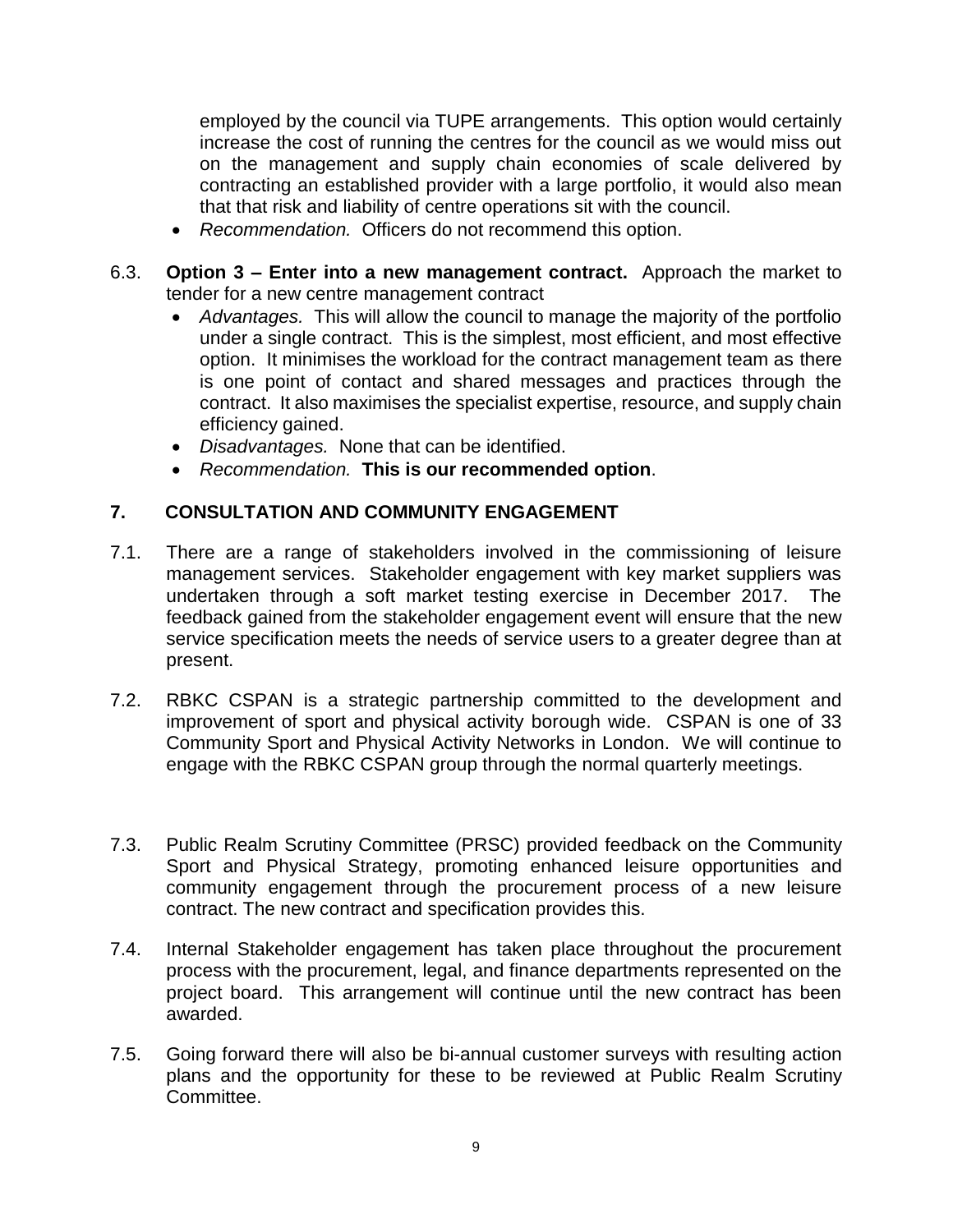## **8. HUMAN RESOURCES AND EQUALITIES IMPLICATIONS**

- 8.1. The Council has had due regard to its Public Sector Equality Duty contained in Section 149 of the Equality Act 2010.
- 8.2. It is anticipated that there will be significant positive impacts on protected groups as a result of the new contract. The RBKC Community Sport and Physical Activity Strategy 2018-2023 (available online) provides detailed information and sets out how the borough engages with residents and approaches inequalities in leisure activities.
- 8.3. It is envisaged that the new contract together with the existing sports strategy will create more physically active communities by developing a broad range of opportunities that reflect the interests and needs of residents and positively contribute to health, community cohesion and personal improvement.
- 8.4. The existing service already supports equality through both the council's Sports Development programme and the activities of the individual centres, and will continue to do so throughout the new contract.

## **9. LEGAL IMPLICATIONS**

- 9.1. The Council has power under the Local Government (Miscellaneous Provisions) Act 1976 to provide such recreational facilities as it thinks fit including the provision of buildings, equipment, supplies and assistance of any kind. The Council may make such facilities available either without charge or on payment of such charges as it thinks fit.
- 9.2. The recommended contract is based substantially on Sport England's draft Leisure Operators Contract specifically designed to be used with local authority leisure facilities and published in 2016 following consultation with local authorities and operators in the leisure industry. The contract has the benefit of being familiar to external providers, including the successful tenderer. The contract is comprehensive in the range of relevant issues provided for and represents a balanced approach to management of the facilities.

Implications completed by: Andre Jaskowiak, Senior Solicitor, Shared Legal Services, tel. 020 7361 2756.

#### **10. FINANCIAL, PROPERTY AND ANY OTHER RESOURCES IMPLICATIONS**

- 10.1 Financial implications including details of anticipated income are set out in Part B of this report**.**
- 10.1. There are no other resource implications, other than business as usual
- 10.2. Implications verified/completed by: Prakash Patel, Special Projects Manager,